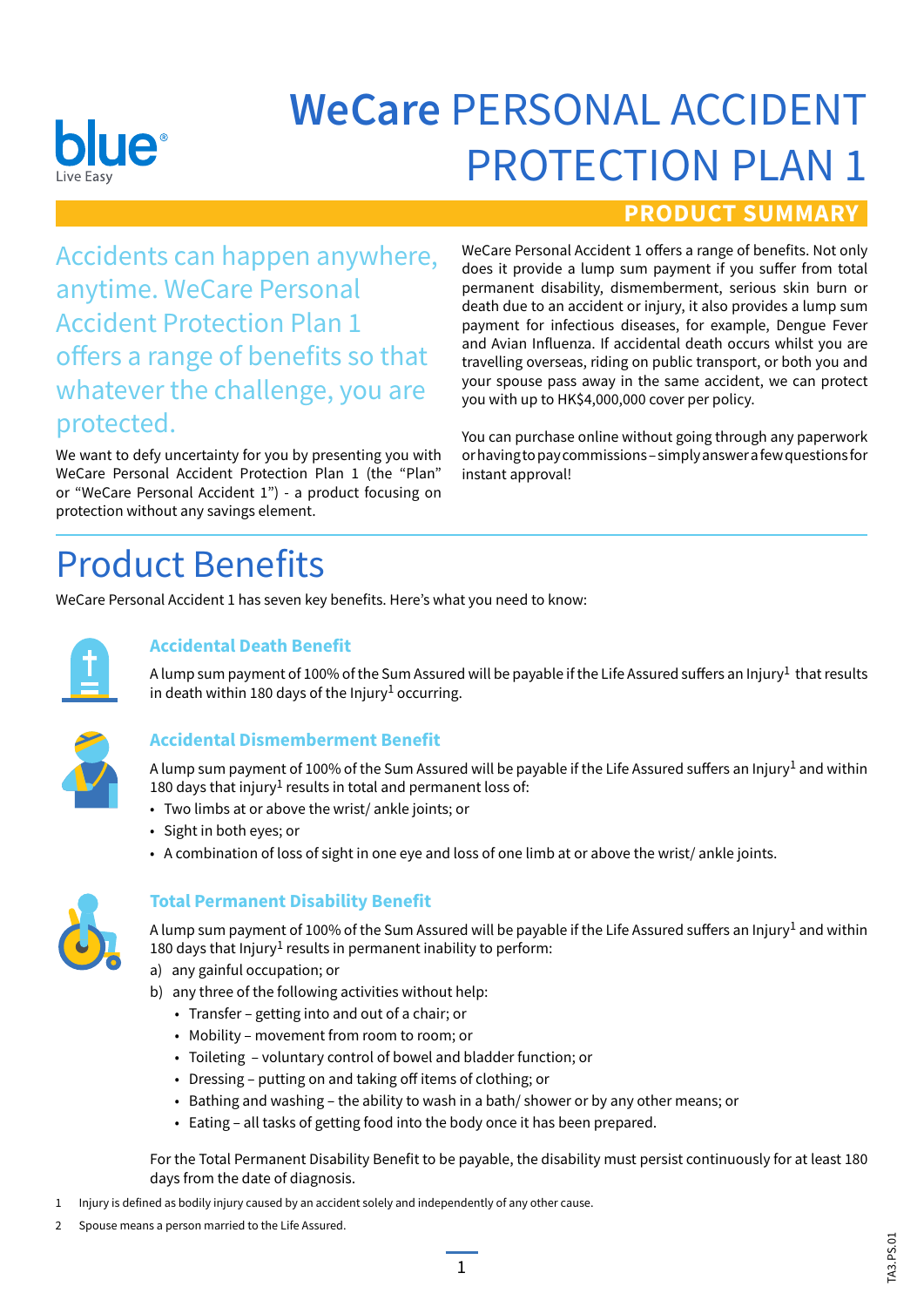

#### **Serious Skin Burn Benefit**

A lump sum payment of 100% of the Sum Assured will be payable if the Life Assured suffers an Injury<sup>1</sup> that results in third degree burns to at least 20% of the body surface.



#### **Double Indemnity Benefit**

A lump sum payment of 200% of the Sum Assured will be payable if the Life Assured suffers an Injury<sup>1</sup> that results in death within 180 days of the Injury<sup>1</sup> occurring, and death occurs when:

- Travelling in a public common carrier as a fare-paying passenger; or
- Travelling overseas, having left Hong Kong for no more than 30 days; or
- The Life Assured and Spouse<sup>2</sup> both die as a result of the same accident.



#### **Infectious Diseases Benefit**

A lump sum payment of 2% of the Sum Assured will be payable if the Life Assured is diagnosed with any of the following infectious diseases:

- Dengue Fever
- Avian Influenza
- Mumps
- Rubella
- Measles
- Malaria
- Yellow Fever
- Plague
- Melioidosis
- Rabies
- Chikungunya
- Nipah Viral Encephalitis
- Japanese Viral Encephalitis
- Mad Cow Disease
- Zika

The benefit will be payable if an infectious disease is diagnosed 30 days after the policy issue, reinstatement date or an increase to Sum Assured, whichever is later. Payment of the infectious diseases benefit does not cause termination of the policy or reduce the Sum Assured available for other benefits. The infectious diseases benefit can be claimed once in each policy year.



#### Compassionate Death Benefit

A lump sum payment of 105% of total premiums paid in the current policy year will be payable if the Life Assured dies regardless of the nature of death. Where applicable, the Compassionate Death Benefit will be paid in addition to the Accidental Death Benefit or Double Indemnity Benefit.

- 1 Injury is defined as bodily injury caused by an accident solely and independently of any other cause.
- 2 Spouse means a person married to the Life Assured.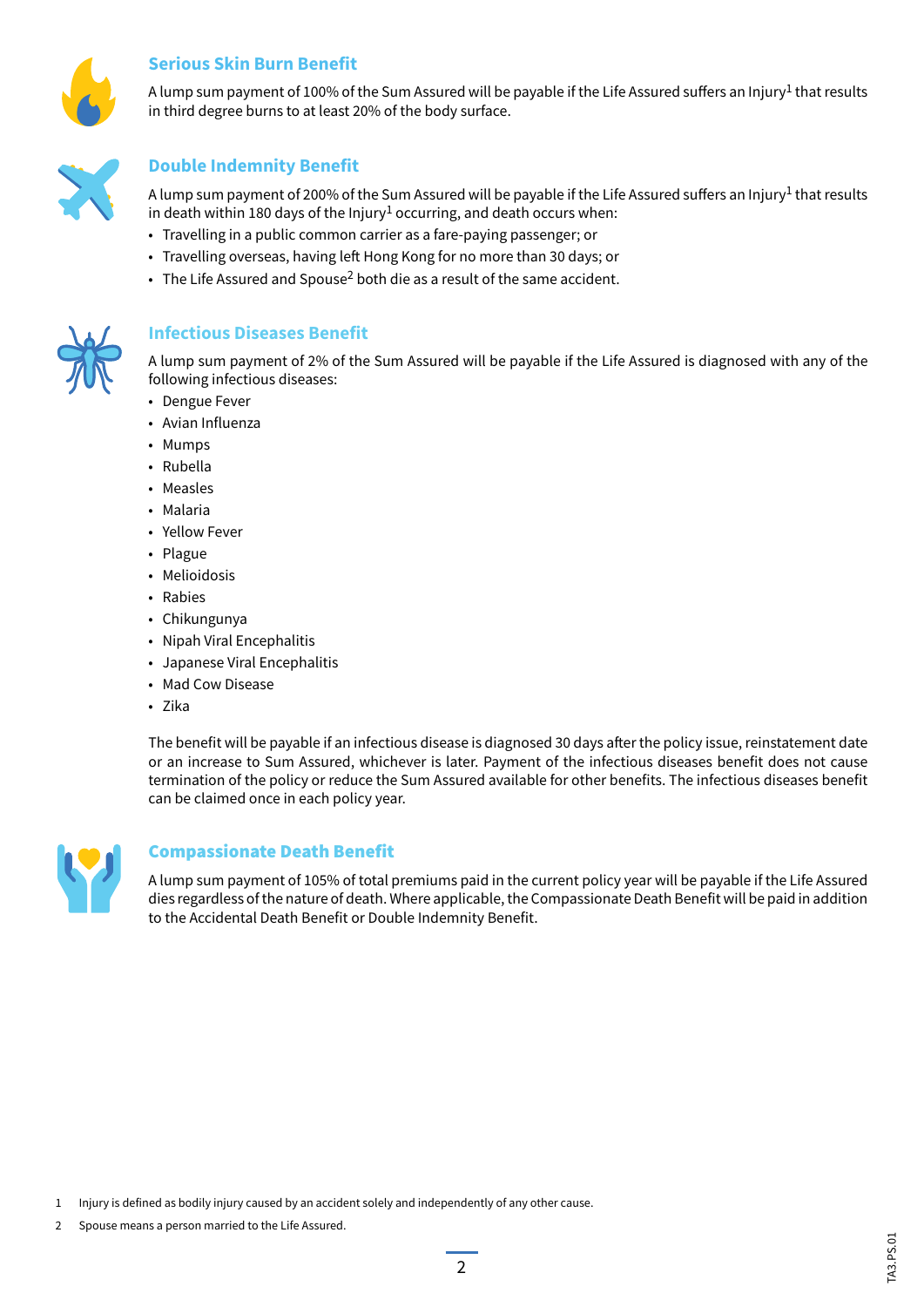# Product Summary Table

| <b>Basic Information</b>                  |                                                                                                                                                                                                                                                                               |
|-------------------------------------------|-------------------------------------------------------------------------------------------------------------------------------------------------------------------------------------------------------------------------------------------------------------------------------|
| <b>Policy Currency</b>                    | Hong Kong Dollars                                                                                                                                                                                                                                                             |
| Issue Age <sup>1</sup>                    | $18 - 65$                                                                                                                                                                                                                                                                     |
| Policy Benefit Term                       | 1 year                                                                                                                                                                                                                                                                        |
| Premium Payment Term                      | 1 year                                                                                                                                                                                                                                                                        |
| Maximum Cover Age <sup>1</sup>            | 75                                                                                                                                                                                                                                                                            |
| Minimum Sum Assured (per policy)          | HK\$100,000                                                                                                                                                                                                                                                                   |
| Maximum Sum Assured (per life)            | HK\$2,000,000                                                                                                                                                                                                                                                                 |
| <b>Premium Payment Frequency</b>          | Annual                                                                                                                                                                                                                                                                        |
| Premium                                   | • The premium rate will depend on the Life Assured's occupation and is not<br>affected by age.<br>• Apart from premium, no payment of fees and charges is required for the<br>coverage.                                                                                       |
| Benefits <sup>2</sup>                     |                                                                                                                                                                                                                                                                               |
| <b>Accidental Death Benefit</b>           | 100% of Sum Assured                                                                                                                                                                                                                                                           |
| Accidental Dismemberment Benefit          | 100% of Sum Assured                                                                                                                                                                                                                                                           |
| <b>Total Permanent Disability Benefit</b> | 100% of Sum Assured                                                                                                                                                                                                                                                           |
| Serious Skin Burn Benefit                 | 100% of Sum Assured                                                                                                                                                                                                                                                           |
| Double Indemnity Benefit                  | 200% of Sum Assured                                                                                                                                                                                                                                                           |
| <b>Infectious Diseases Benefit</b>        | 2% of Sum Assured                                                                                                                                                                                                                                                             |
| Compassionate Death Benefit               | 105% of total premiums paid in the current policy year                                                                                                                                                                                                                        |
| <b>Policy Services</b>                    |                                                                                                                                                                                                                                                                               |
| Renewal                                   | • The policy will renew each year before the Life Assured attains age 75, subject<br>to the termination conditions.<br>• At renewal, premiums may be adjusted based on the applicable premium rate<br>for the Life Assured's occupation. Premium rate is not affected by age. |
| Change of Sum Assured                     | • Decrease in the Sum Assured can be requested at any time and take effect from<br>the next premium due date.<br>• Increase in the Sum Assured can be requested in advance of renewal and take<br>effect from the next renewal date.                                          |

- 1 Age means age of last birthday of Life Assured. The Life Assured must be the policyholder of the policy.
- 2 Only one benefit will be payable under the policy (with the exceptions of the Infectious Diseases Benefit, which can be claimed independently of any other benefit, and the Compassionate Death Benefit, which will be paid together with payments for the Accidental Death Benefit or Double Indemnity Benefit).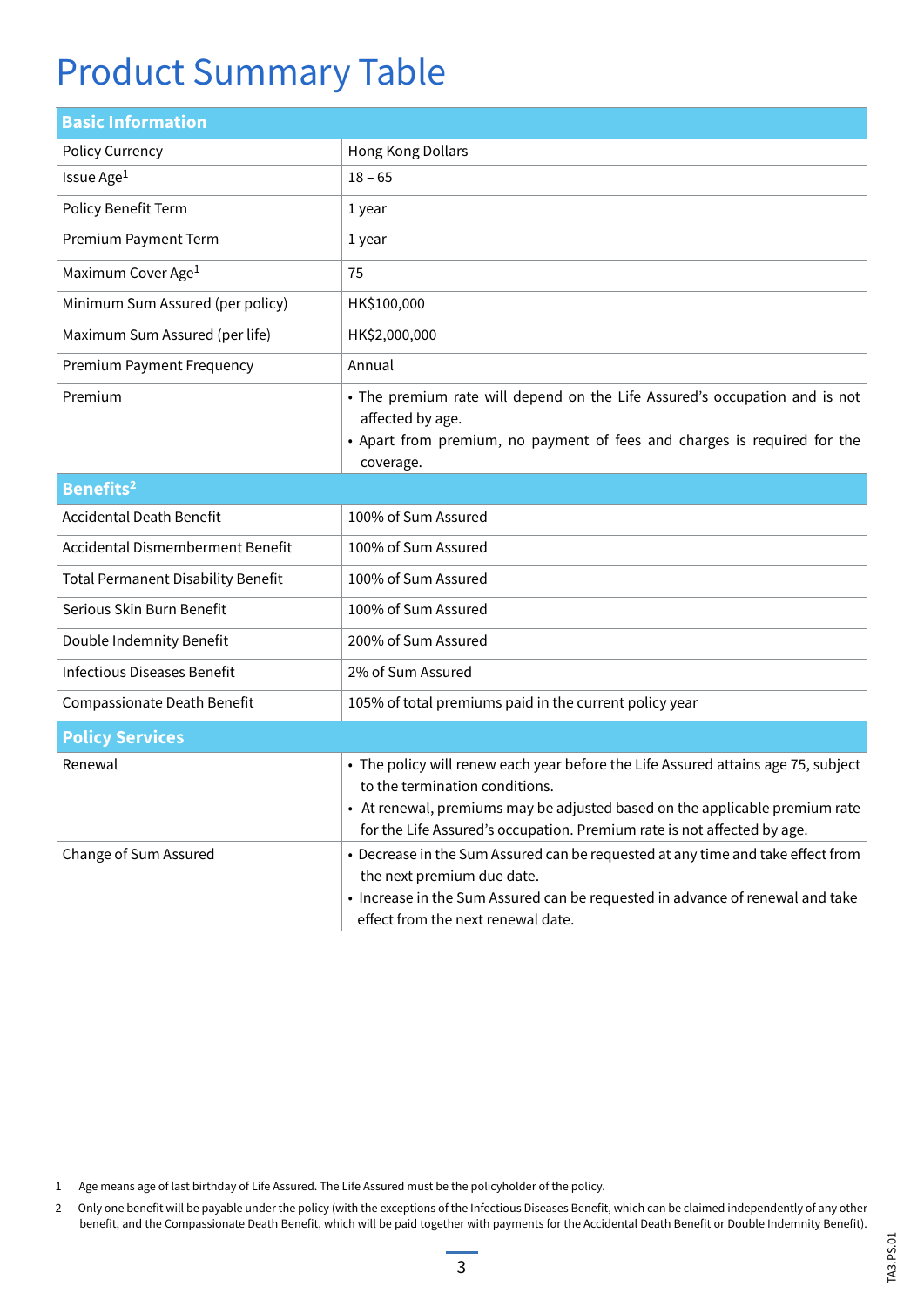# Important Notes

#### **Key Exclusions**

No benefits (except the Compassionate Death Benefit) will be payable where claims arise due to any of the following:

- Non fare-paying passengers for aviation or aerial activities, including travel as flight-crew;
- Cosmetic surgery;
- Self-inflicted injuries and/or suicide;
- Any act committed by the Life Assured contrary to the law of the country/territory in which the act is committed;
- While or because the Life Assured is under the influence of alcohol, narcotics, drugs or medicine (except where prescribed by a Registered Medical Practitioner) ;
- War, riot or related activities;
- Pre-existing conditions;
- Participation in semi or professional sport, whether practice, training or competition.

#### **Policy Termination**

The policy will automatically terminate upon the occurrence of any of the following:

- The death of the Life Assured;
- The Company accepts a request to terminate the policy;
- Failure to pay a premium causes the policy to be terminated;
- Any benefit (except the Infectious Diseases Benefit) is paid;
- The policy anniversary at which the Life Assured attains age 75;
- The Life Assured changes occupation to an uninsurable class;
- The Life Assured changes residence to a location outside of Hong Kong, permanently or for 180 consecutive days or more.

The Company reserves the right to discontinue your policy by issuing you with a 30-day notice. If this occurs, the Company will refund premium(s) paid for the period in which cover will not be in place.

#### **Purchase Conditions**

The policy must be bought within the Hong Kong Special Administrative Region.

#### **Cooling-off Period**

You may cancel the policy by sending us a notice within 21 days after the delivery of the policy or issuance of a notice to you, informing you of the availability of the policy, whichever is earlier. Cancellation during the cooling-off period will result in a full return, to you, of premium(s) and levy paid without interest.

#### **Governing Law**

The policy is governed by the laws of the Hong Kong Special Administrative Region.

#### **Financial Crime**

The Company has regulatory obligations to comply with legal and regulatory bodies, or tax authorities, regarding you and your Policy. The Company may from time to time request information from you in relation to these obligations as set out in your policy provisions.

#### **Content Accuracy**

The content of this product summary is for reference only. Capitalisation and lower case wordings have the same meaning, unless otherwise stated. For the exact terms and conditions please refer to the policy provisions, together with your policy schedule.